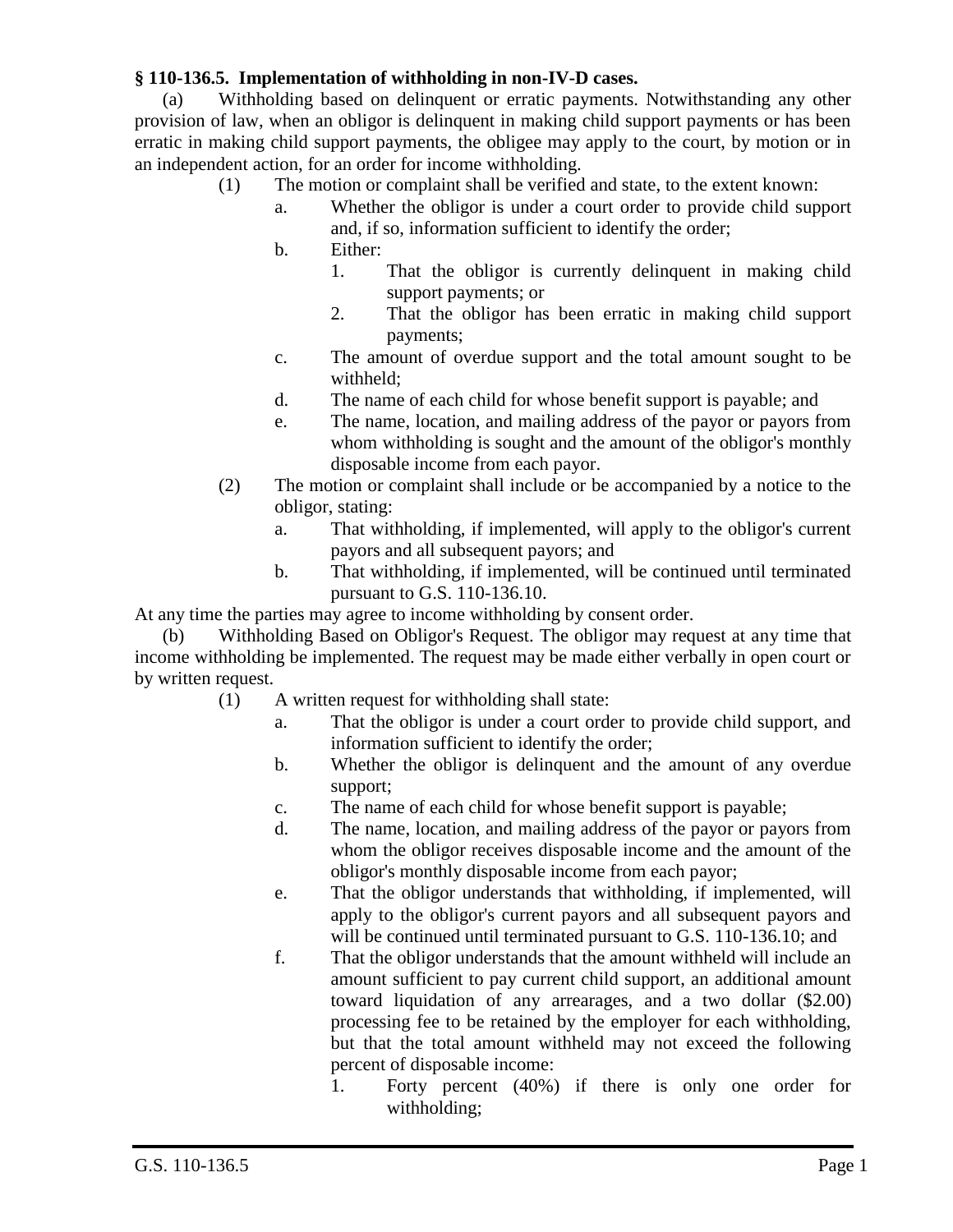- 2. Forty-five percent (45%) if there is more than one order for withholding and the obligor is supporting other dependent children or his or her spouse; or
- 3. Fifty percent (50%) if there is more than one order for withholding and the obligor is not supporting other dependent children or a spouse.
- (2) A written request for withholding shall be filed in the office of the clerk of superior court of the court that entered the order for child support. If the request states and the clerk verifies that the obligor is not delinquent, the court may enter an order for withholding without further notice or hearing. If the request states or the clerk finds that the obligor is delinquent, the matter shall be scheduled for hearing unless the obligor in writing waives his right to a hearing and consents to the entry of an order for withholding of an amount the court determines to be appropriate. The court may require a hearing in any case. Notice of any hearing under this subdivision shall be sent to the obligee.

(c) Order for withholding. If the district court judge finds after hearing evidence that the obligor, at the time of the filing of the motion or complaint was, or at the time of the hearing is, delinquent in child support payments or that the obligor has been erratic in making child support payments in accordance with G.S. 110-136.5(a), or that the obligor has requested that income withholding begin in accordance with G.S. 110-136.5(b), the court shall enter an order for income withholding, unless:

- (1) The obligor proves a mistake of fact, except that G.S. 110-129(10)(a) is not applicable if withholding is based on the obligee's motion or independent action alleging that the obligor is delinquent or has been erratic in making child support payments; or
- (2) The court finds that the child support obligation can be enforced and the child's right to receive support can be ensured without entry of an order for income withholding; or
- (3) The court finds that the obligor has no disposable income subject to withholding or that withholding is not feasible for any other reason.

If the obligor fails to respond or appear, the court shall hear evidence and enter an order as provided herein.

(c1) Immediate income withholding. In non-IV-D cases in which a child support order is initially entered on or after January 1, 1994, an obligor is subject to income withholding immediately upon entry of the order, unless either of the following applies:

- a. One of the parties demonstrates, and the court finds, that there is good cause not to require immediate income withholding.
- b. A written agreement is reached between the parties that provides for an alternative arrangement.

The term "good cause" as used in this subsection includes a reasonable and workable plan for consistent and timely payments by some means other than income withholding. In considering whether a plan is reasonable, the court may consider the obligor's employment history and record of meeting financial obligations in a timely manner.

In entering an order for immediate income withholding under this subsection, the court shall follow the requirements and procedures as specified in other sections of this Article, including amount to be withheld, multiple withholdings, notice to payor, and termination of withholding.